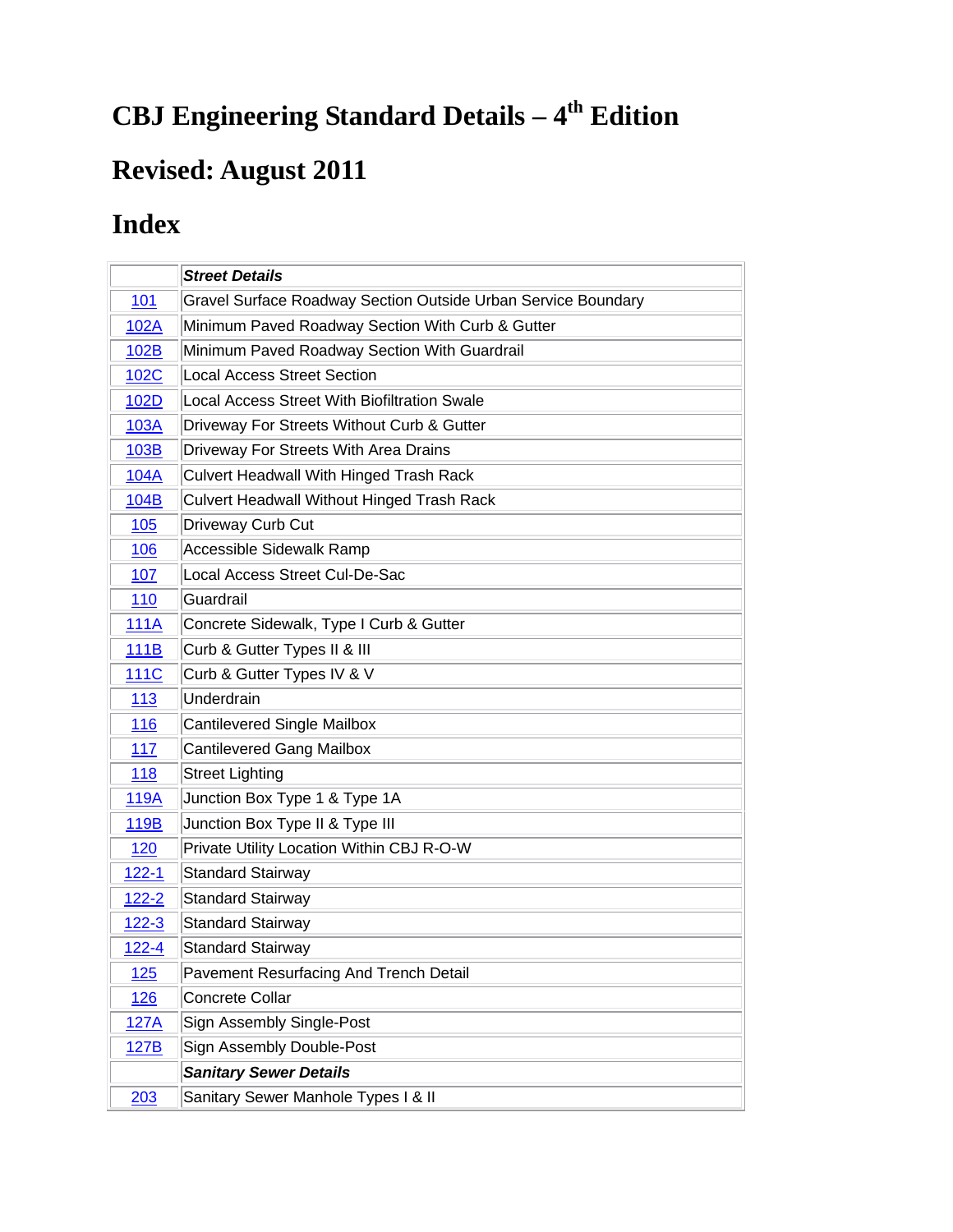| 204        | Sanitary Sewer Drop Manhole                               |
|------------|-----------------------------------------------------------|
| 205        | Manhole Heights                                           |
| 206A       | Standard Manhole Cover & Frame                            |
| 206B       | Locking Manhole Cover & Frame                             |
| 208        | Sanitary Sewer Cleanout Mainline                          |
| 209        | <b>Manhole Connection Details</b>                         |
| 210        | Sanitary Sewer Saddle Tee                                 |
| 213        | Sanitary Sewer Service Lateral                            |
| 214        | Sanitary Sewer Connection Customer Service Line           |
| 215        | <b>Sanitary Sewer Crossing</b>                            |
| 216        | Pressure Sanitary Sewer Service Lateral                   |
| 218        | Coupling For Dissimilar Sanitary Sewer Pipes              |
| 219        | Residential Pump Station Pressure Main                    |
| $220 - 1$  | Pump Station Plan View                                    |
| $220 - 2$  | Pump Station Elevation View                               |
| $220-3$    | <b>Pump Station Details</b>                               |
| $220 - 4$  | <b>Pump Station Details</b>                               |
| $220 - 5$  | <b>Pump Station Cabinet Shields</b>                       |
| 220-6A     | Pump Station Control Panel Back To Back Layout            |
| 220-6B     | Pump Station Control Panel Side By Side Layout            |
| $220 - 7$  | Pump Station Pump Panel Door Elevation                    |
|            |                                                           |
| $220 - 8$  | Pump Station Ladder Diagram                               |
| 220-9      | Pump Station Notes & Trench Detail                        |
| 220-10     | Pump Station Single Line Diagram                          |
|            | <b>Drainage Details</b>                                   |
| 303        | Storm Drain Manhole Types I & II                          |
| 304A       | <b>Type III Catch Basin</b>                               |
| 304B       | Type IV Catch Basin                                       |
| 305        | Oil-Water Separator Storm Drain Manhole                   |
| 306        | Storm Drain Manhole Cover & Frame                         |
| 307        | <b>Storm Drain Service Lateral</b>                        |
| <b>308</b> | Curb Inlet Frame, Grate & Hood                            |
| 309        | Local Depression At Catch Basin                           |
| 310        | Area Drain Detail                                         |
| <u>311</u> | <b>Silt Fence</b>                                         |
| 312        | Rock Check Dam                                            |
|            | <b>Water Details</b>                                      |
| 403        | Fire Hydrant                                              |
| 404        | <b>Hydrant Guard Posts</b>                                |
| 405        | <b>Hydrant Pad</b>                                        |
| 406A       | <b>Water Service</b><br><b>Ductile Iron Water Service</b> |